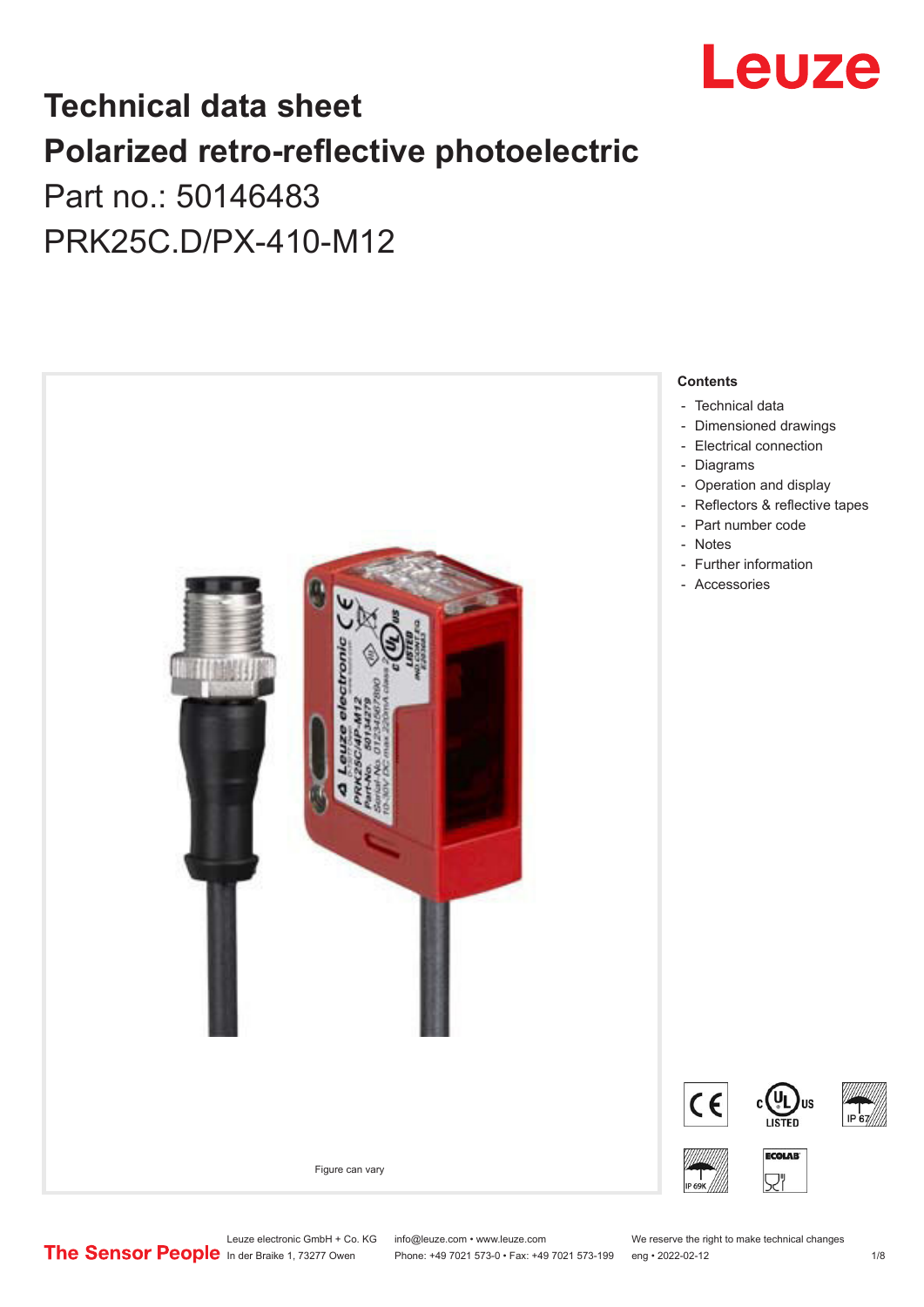## <span id="page-1-0"></span>**Technical data**

# Leuze

#### **Basic data**

| Series                                         | 25C                                          |
|------------------------------------------------|----------------------------------------------|
| <b>Operating principle</b>                     | Reflection principle                         |
| <b>Application</b>                             | Detection of stretch-wrapped objects         |
| <b>Optical data</b>                            |                                              |
| <b>Operating range</b>                         | Guaranteed operating range                   |
| <b>Operating range</b>                         | $0.058$ m, With reflector $TK(S)$<br>100x100 |
| <b>Operating range limit</b>                   | Typical operating range                      |
| <b>Operating range limit</b>                   | 0.05  10 m, With reflector TK(S)<br>100x100  |
| Light source                                   | LED, Red                                     |
| Wavelength                                     | 640 nm                                       |
| <b>Transmitted-signal shape</b>                | Pulsed                                       |
| <b>LED</b> group                               | Exempt group (in acc. with EN 62471)         |
|                                                |                                              |
| <b>Electrical data</b>                         |                                              |
| <b>Protective circuit</b>                      | Polarity reversal protection                 |
|                                                | Short circuit protected                      |
| Performance data                               |                                              |
| Supply voltage U <sub>B</sub>                  | 10  30 V, DC, Incl. residual ripple          |
| <b>Residual ripple</b>                         | 0  15 %, From $U_{\rm B}$                    |
| <b>Open-circuit current</b>                    | 020mA                                        |
| <b>Outputs</b>                                 |                                              |
| Number of digital switching outputs 1 Piece(s) |                                              |
| <b>Switching outputs</b>                       |                                              |
| Voltage type                                   | DC                                           |
| Switching current, max.                        | 100 mA                                       |

#### **Mechanical data**

| Dimension (W x H x L)             | 15 mm x 42.7 mm x 30 mm              |
|-----------------------------------|--------------------------------------|
| <b>Housing material</b>           | Plastic                              |
| <b>Plastic housing</b>            | <b>ABS</b>                           |
| Lens cover material               | Plastic                              |
| Net weight                        | 100 <sub>g</sub>                     |
| <b>Housing color</b>              | Red                                  |
| <b>Type of fastening</b>          | Through-hole mounting with M4 thread |
|                                   | Via optional mounting device         |
| <b>Compatibility of materials</b> | <b>ECOLAB</b>                        |
| <b>Operation and display</b>      |                                      |
| Type of display                   | LED                                  |
| <b>Number of LEDs</b>             | 2 Piece(s)                           |
| <b>Environmental data</b>         |                                      |
| Ambient temperature, operation    | $-4060 °C$                           |
| Ambient temperature, storage      | $-4070 °C$                           |
| <b>Certifications</b>             |                                      |
| Degree of protection              | IP 67                                |
|                                   | <b>IP 69K</b>                        |
| <b>Protection class</b>           | III                                  |
| <b>Certifications</b>             | c UL US                              |
| <b>Standards applied</b>          | IEC 60947-5-2                        |
| <b>Classification</b>             |                                      |
| <b>Customs tariff number</b>      | 85365019                             |
| <b>ECLASS 5.1.4</b>               | 27270902                             |
| <b>ECLASS 8.0</b>                 | 27270902                             |
| <b>ECLASS 9.0</b>                 | 27270902                             |
| ECLASS 10.0                       | 27270902                             |
| <b>ECLASS 11.0</b>                | 27270902                             |
| <b>ECLASS 12.0</b>                | 27270902                             |
| <b>ETIM 5.0</b>                   | EC002717                             |
| <b>ETIM 6.0</b>                   | EC002717                             |
| <b>ETIM 7.0</b>                   | EC002717                             |
|                                   |                                      |

#### **Timing**

**Switching output 1**

| <b>Switching frequency</b> | 1.500 Hz  |
|----------------------------|-----------|
| Response time              | $0.33$ ms |
| Readiness delay            | 300 ms    |

**Switching element** Transistor, PNP **Switching principle** Dark switching

low: ≤2.5V

**Connection 1, pin 4** 

#### **Connection**

| <b>Connection 1</b>       |                       |
|---------------------------|-----------------------|
| <b>Function</b>           | Signal OUT            |
|                           | Voltage supply        |
| <b>Type of connection</b> | Cable with connector  |
| <b>Cable length</b>       | 410 mm                |
| <b>Sheathing material</b> | <b>PUR</b>            |
| Cable color               | <b>Black</b>          |
| Wire cross section        | $0.2$ mm <sup>2</sup> |
| <b>Thread size</b>        | M <sub>12</sub>       |
| <b>Type</b>               | Male                  |
| <b>Material</b>           | <b>PUR</b>            |
| No. of pins               | 4-pin                 |
| <b>Encoding</b>           | A-coded               |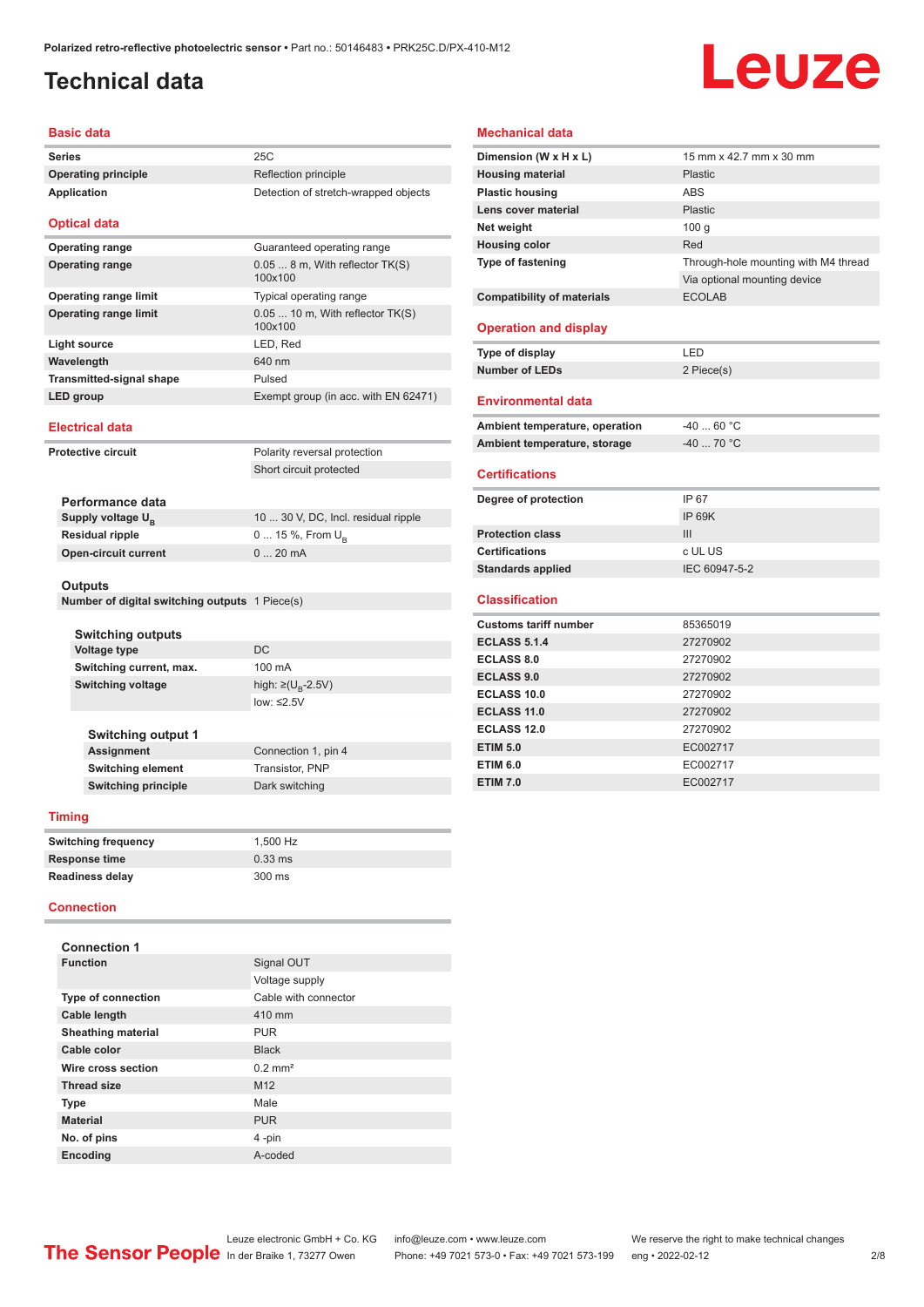### <span id="page-2-0"></span>**Dimensioned drawings**

All dimensions in millimeters



### **Electrical connection**

**Connection 1**

| <b>Function</b>           | Signal OUT            |
|---------------------------|-----------------------|
|                           | Voltage supply        |
| Type of connection        | Cable with connector  |
| Cable length              | 410 mm                |
| <b>Sheathing material</b> | <b>PUR</b>            |
| Cable color               | <b>Black</b>          |
| Wire cross section        | $0.2$ mm <sup>2</sup> |
| <b>Thread size</b>        | M <sub>12</sub>       |
| <b>Type</b>               | Male                  |
| <b>Material</b>           | <b>PUR</b>            |
| No. of pins               | $4 - pin$             |
| Encoding                  | A-coded               |

#### **Pin Pin assignment**

| $\overline{2}$<br>- | n.c.         |
|---------------------|--------------|
| 2<br>$\cdot$        | GND          |
| $\sqrt{ }$          | $\bigcap$ IT |



Leuze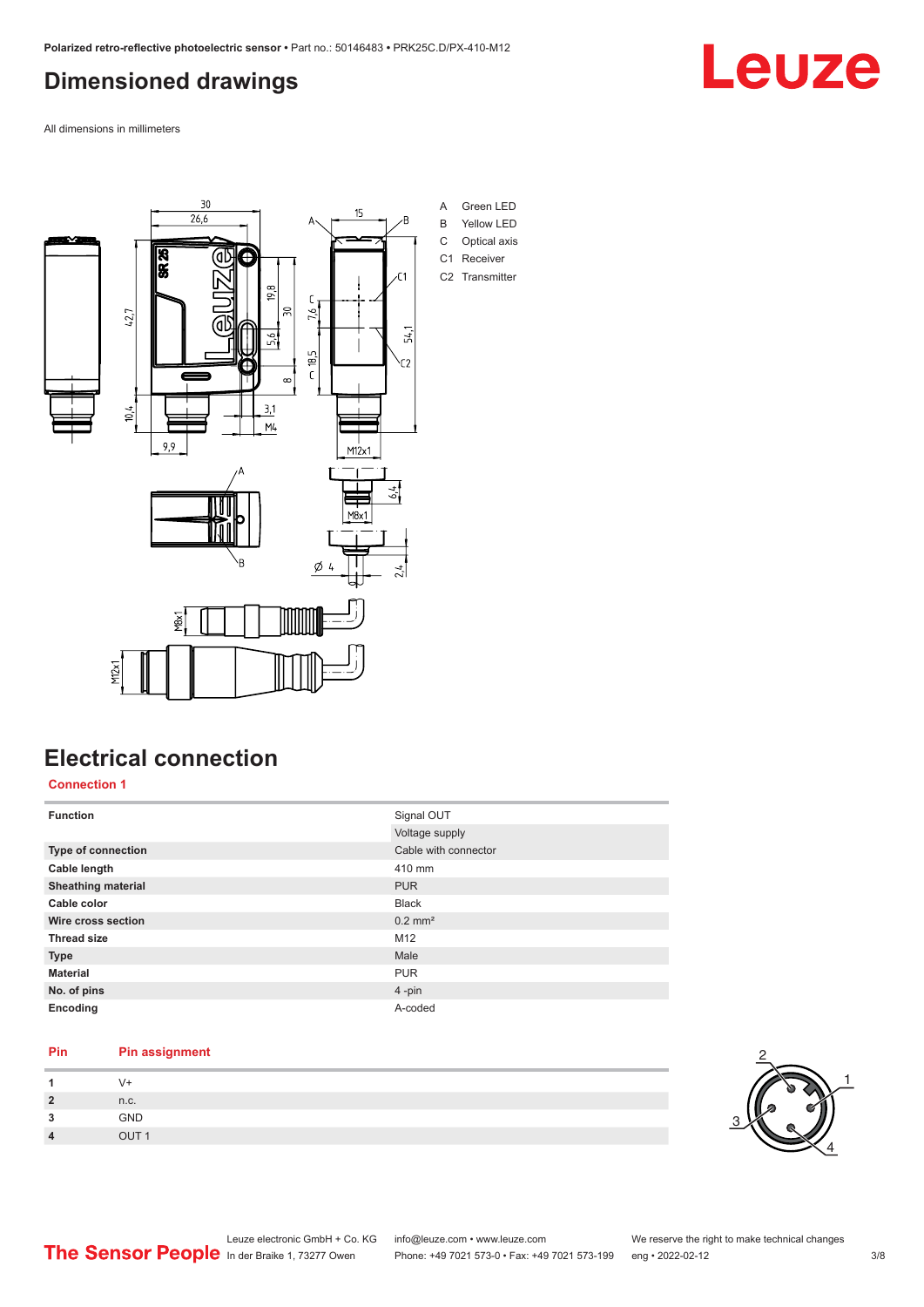#### <span id="page-3-0"></span>**Diagrams**

## Leuze

Typ. response behavior (TKS100x100)



#### Typ. function reserve



#### x Distance [m]

- y Function reserve
- A TKS 100x100
- B TKS 40x60
- C TKS 20x40

## **Operation and display**

| <b>LED</b>     | <b>Display</b>           | <b>Meaning</b>                       |
|----------------|--------------------------|--------------------------------------|
|                | Green, continuous light  | Operational readiness                |
| $\overline{2}$ | Yellow, continuous light | Light path free                      |
|                | Yellow, flashing         | Light path free, no function reserve |

### **Reflectors & reflective tapes**

|                | Part no. | <b>Designation</b> | <b>Operating range</b><br><b>Operating range</b> | <b>Description</b>                                                                                                                                                                                                                     |
|----------------|----------|--------------------|--------------------------------------------------|----------------------------------------------------------------------------------------------------------------------------------------------------------------------------------------------------------------------------------------|
| $\overline{2}$ | 50117583 | MTKS 50x50.1       | 0.35m<br>0.226m                                  | Design: Rectangular<br>Triple reflector size: 1.2 mm<br>Reflective surface: 50 mm x 50 mm<br>Material: Plastic<br>Base material: Plastic<br>Chemical designation of the material: PMMA8N<br>Fastening: Through-hole mounting, Adhesive |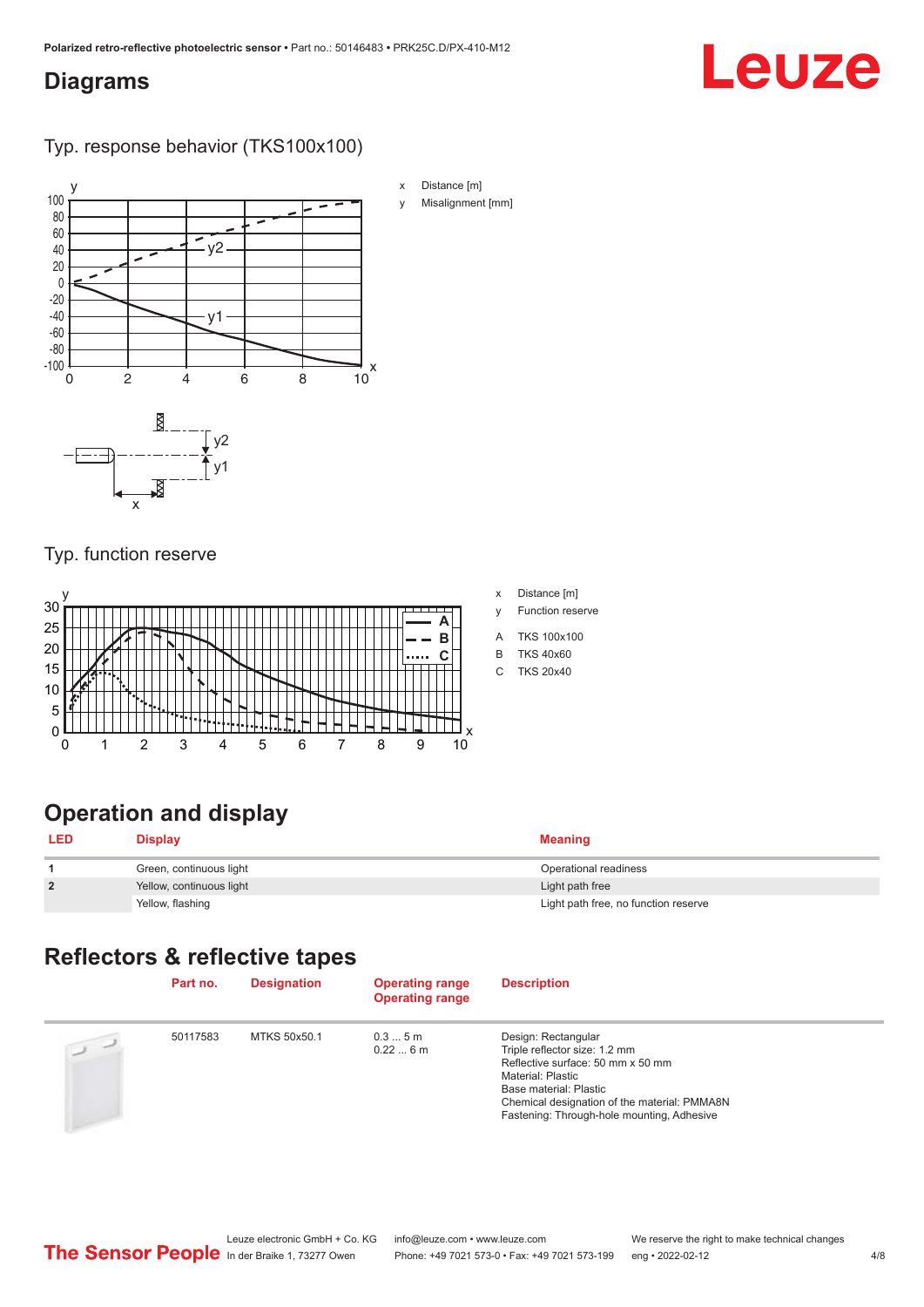### <span id="page-4-0"></span>**Reflectors & reflective tapes**

## **Leuze**

| Part no. | <b>Designation</b> | <b>Operating range</b><br><b>Operating range</b> | <b>Description</b>                                                                                                                                                                                                                            |
|----------|--------------------|--------------------------------------------------|-----------------------------------------------------------------------------------------------------------------------------------------------------------------------------------------------------------------------------------------------|
| 50106119 | REF 4-A-100x100    | 0.252m<br>0.22.5m                                | Design: Rectangular<br>Reflective surface: 100 mm x 100 mm<br>Material: Plastic<br>Chemical designation of the material: PMMA<br>Fastening: Self-adhesive                                                                                     |
| 50110192 | REF 6-A-50x50      | 0.133.5m<br>0.14m                                | Design: Rectangular<br>Triple reflector size: 0.3 mm<br>Reflective surface: 50 mm x 50 mm<br><b>Material: Plastic</b><br>Chemical designation of the material: PMMA<br>Fastening: Self-adhesive                                               |
| 50003192 | TK 100x100         | 0.078m<br>$0.0510$ m                             | Design: Rectangular<br>Triple reflector size: 4 mm<br>Reflective surface: 96 mm x 96 mm<br><b>Material: Plastic</b><br><b>Base material: Plastic</b><br>Chemical designation of the material: PMMA8N<br>Fastening: Rear side can be glued     |
| 50022816 | <b>TKS 100X100</b> | 0.078m<br>$0.0510$ m                             | Design: Rectangular<br>Triple reflector size: 4 mm<br>Reflective surface: 96 mm x 96 mm<br><b>Material: Plastic</b><br>Base material: Plastic<br>Chemical designation of the material: PMMA8N<br>Fastening: Through-hole mounting, Adhesive   |
| 50081283 | <b>TKS 20X40</b>   | 0.122.5m<br>0.083m                               | Design: Rectangular<br>Triple reflector size: 2.3 mm<br>Reflective surface: 16 mm x 38 mm<br><b>Material: Plastic</b><br>Base material: Plastic<br>Chemical designation of the material: PMMA8N<br>Fastening: Through-hole mounting, Adhesive |
| 50040820 | <b>TKS 40X60</b>   | 0.084m<br>0.065m                                 | Design: Rectangular<br>Triple reflector size: 4 mm<br>Reflective surface: 37 mm x 56 mm<br><b>Material: Plastic</b><br>Base material: Plastic<br>Chemical designation of the material: PMMA8N<br>Fastening: Through-hole mounting, Adhesive   |

#### **Part number code**

Part designation: **AAA25C d EE-f.GGH/iJ-K**

| AAA25C | Operating principle / construction<br>HT25C: Diffuse reflection sensor with background suppression<br>PRK25C: Retro-reflective photoelectric sensor with polarization filter<br>LS25C: Throughbeam photoelectric sensor transmitter<br>LE25C: Throughbeam photoelectric sensor receiver<br>DRT25C: Dynamic reference diffuse sensor |
|--------|-------------------------------------------------------------------------------------------------------------------------------------------------------------------------------------------------------------------------------------------------------------------------------------------------------------------------------------|
| d      | Light type<br>n/a: red light<br>I: infrared light                                                                                                                                                                                                                                                                                   |
| EE     | Light source<br>$n/a$ : LED<br>L1: laser class 1<br>L <sub>2</sub> : laser class 2                                                                                                                                                                                                                                                  |
| f      | Preset range (optional)<br>n/a: operating range acc. to data sheet<br>xxxF: Preset range [mm]                                                                                                                                                                                                                                       |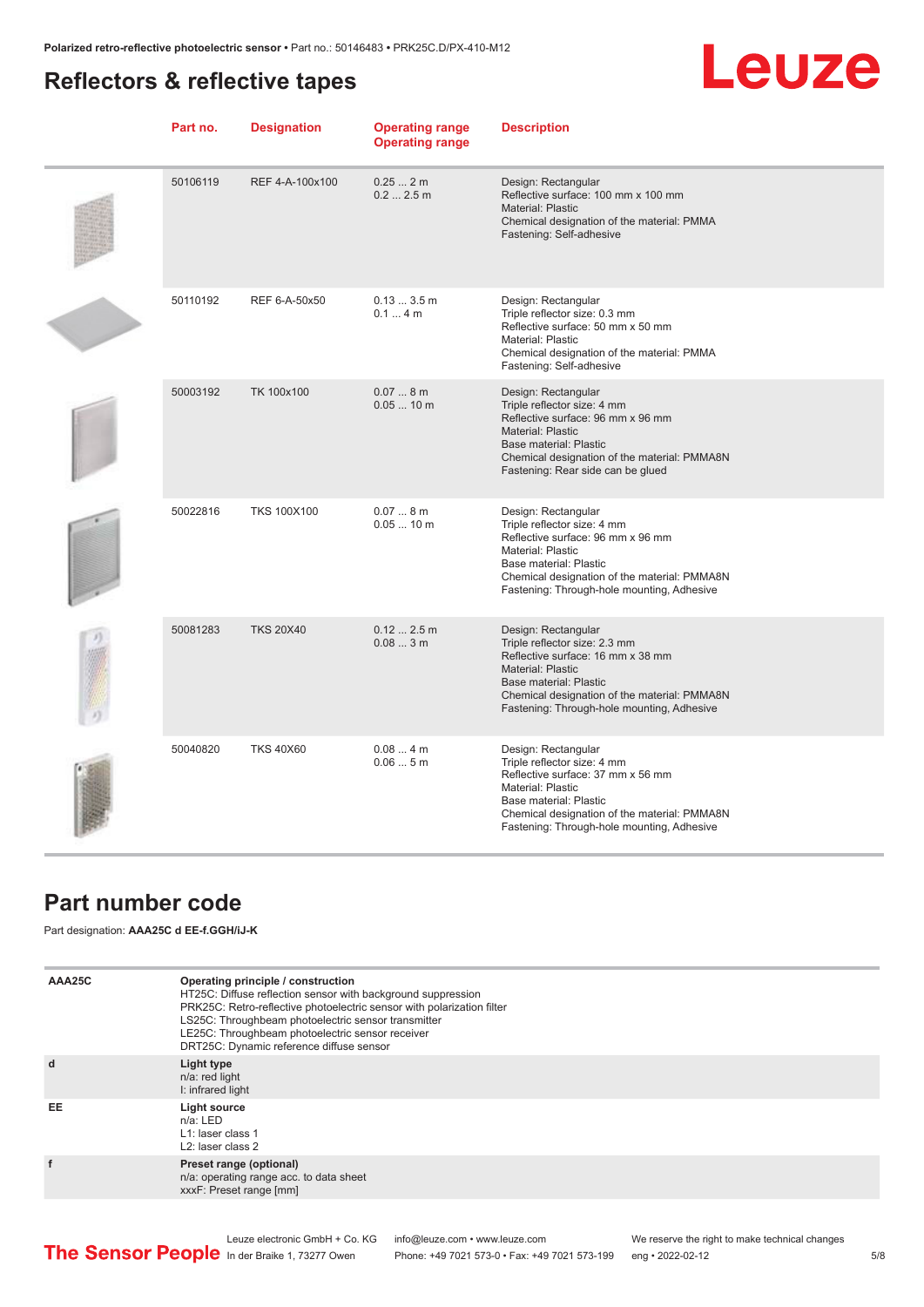#### <span id="page-5-0"></span>**Part number code**

## Leuze

| GG        | Equipment<br>A: Autocollimation principle (single lens)<br>S: small light spot<br>D: Detection of stretch-wrapped objects<br>X: extended model<br>HF: Suppression of HF illumination (LED)<br>XL: Extra long light spot<br>T: autocollimation principle (single lens) for highly transparent bottles without tracking<br>TT: autocollimation principle (single lens) for highly transparent bottles with tracking<br>F: Foreground suppression<br>R: greater operating range<br>SL: Slit diaphragm                                                     |
|-----------|--------------------------------------------------------------------------------------------------------------------------------------------------------------------------------------------------------------------------------------------------------------------------------------------------------------------------------------------------------------------------------------------------------------------------------------------------------------------------------------------------------------------------------------------------------|
| н         | Operating range adjustment<br>1: 270° potentiometer<br>2: multiturn potentiometer<br>3: teach-in via button<br>R: greater operating range                                                                                                                                                                                                                                                                                                                                                                                                              |
| j.        | Switching output/function OUT 1/IN: Pin 4 or black conductor<br>2: NPN transistor output, light switching<br>N: NPN transistor output, dark switching<br>4: PNP transistor output, light switching<br>P: PNP transistor output, dark switching<br>X: pin not used<br>8: activation input (activation with high signal)<br>L: IO-Link interface (SIO mode: PNP light switching, NPN dark switching)<br>6: push-pull switching output, PNP light switching, NPN dark switching<br>G: Push-pull switching output, PNP dark switching, NPN light switching |
| J         | Switching output / function OUT 2/IN: pin 2 or white conductor<br>2: NPN transistor output, light switching<br>N: NPN transistor output, dark switching<br>4: PNP transistor output, light switching<br>P: PNP transistor output, dark switching<br>W: warning output<br>X: pin not used<br>6: push-pull switching output, PNP light switching, NPN dark switching<br>T: teach-in via cable<br>G: Push-pull switching output, PNP dark switching, NPN light switching                                                                                  |
| Κ         | <b>Electrical connection</b><br>n/a: cable, standard length 2000 mm, 4-wire<br>200-M12: cable, length 200 mm with M12 connector, 4-pin, axial (plug)<br>M8: M8 connector, 4-pin (plug)<br>M12: M12 connector, 4-pin (plug)<br>200-M8: cable, length 200 mm with M8 connector, 4-pin, axial (plug)                                                                                                                                                                                                                                                      |
|           | <b>Note</b>                                                                                                                                                                                                                                                                                                                                                                                                                                                                                                                                            |
| $\bullet$ | $\&$ A list with all available device types can be found on the Leuze website at www.leuze.com.                                                                                                                                                                                                                                                                                                                                                                                                                                                        |

#### **Notes**

| <b>Observe intended use!</b>                                                                                                                                                                                                  |
|-------------------------------------------------------------------------------------------------------------------------------------------------------------------------------------------------------------------------------|
| $\%$ This product is not a safety sensor and is not intended as personnel protection.<br>$\%$ The product may only be put into operation by competent persons.<br>♦ Only use the product in accordance with its intended use. |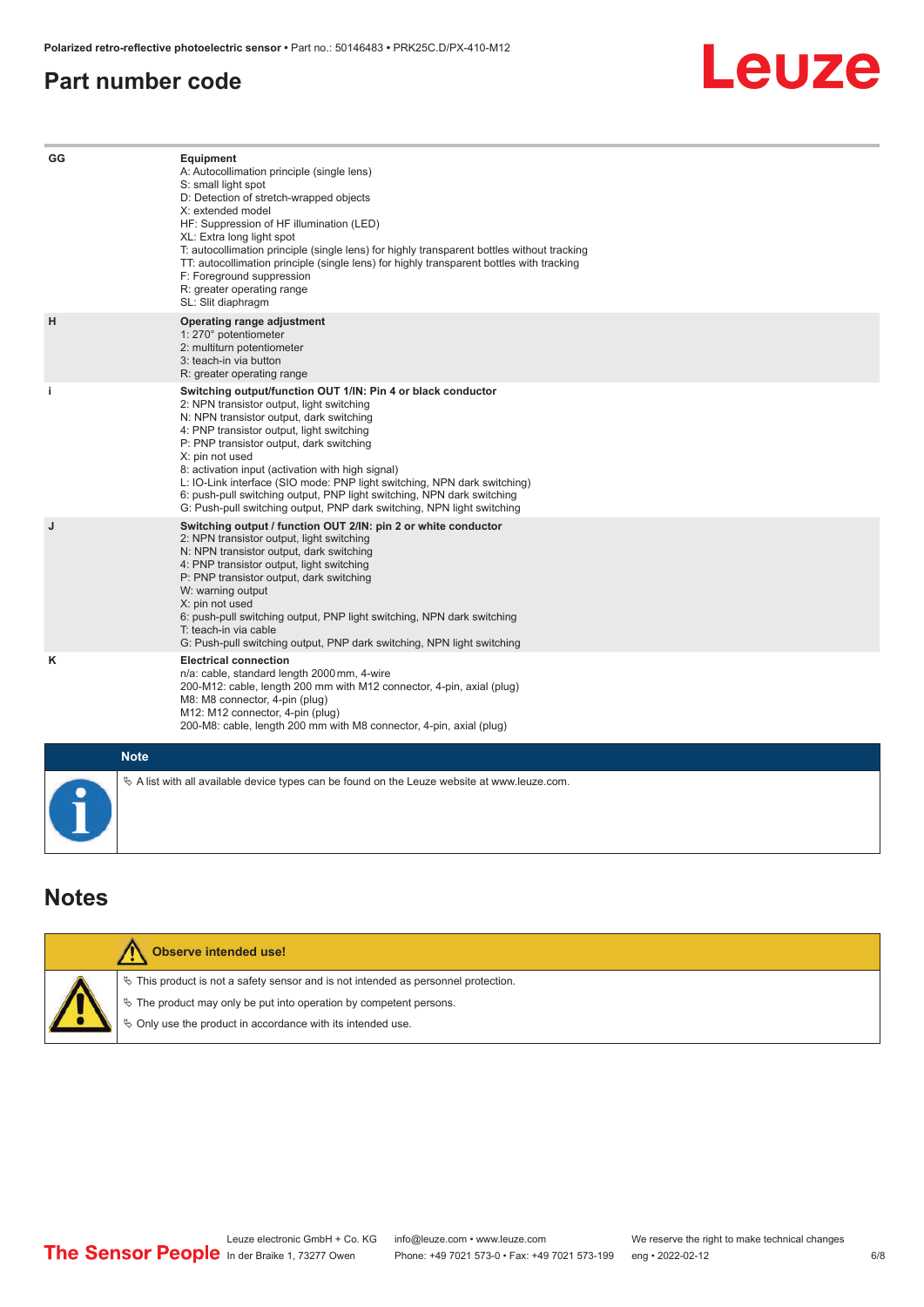### <span id="page-6-0"></span>**Further information**

Leuze

- Light source: Average life expectancy 100,000 h at an ambient temperature of 25 °C
- Sum of the output currents for both outputs 100 mA
- Use in safety-relevant applications in accordance with EN ISO 13849-1:2015, e.g. muting, protective field switchover of safety laser scanners

#### **Accessories**

### Connection technology - Connection cables

|   | Part no. | <b>Designation</b>     | <b>Article</b>   | <b>Description</b>                                                                                                                                          |
|---|----------|------------------------|------------------|-------------------------------------------------------------------------------------------------------------------------------------------------------------|
| œ | 50130657 | KD U-M12-4A-P1-<br>050 | Connection cable | Connection 1: Connector, M12, Axial, Female, A-coded, 4-pin<br>Connection 2: Open end<br>Shielded: No<br>Cable length: 5,000 mm<br>Sheathing material: PUR  |
|   | 50130694 | KD U-M12-4W-P1-<br>050 | Connection cable | Connection 1: Connector, M12, Angled, Female, A-coded, 4-pin<br>Connection 2: Open end<br>Shielded: No<br>Cable length: 5,000 mm<br>Sheathing material: PUR |

#### Mounting technology - Mounting brackets

| Part no. | <b>Designation</b> | <b>Article</b>   | <b>Description</b>                                                                                                                                                                                                            |
|----------|--------------------|------------------|-------------------------------------------------------------------------------------------------------------------------------------------------------------------------------------------------------------------------------|
| 50118543 | BT 300M.5          | Mounting bracket | Design of mounting device: Angle, L-shape<br>Fastening, at system: Through-hole mounting<br>Mounting bracket, at device: Screw type, Suited for M4 screws<br>Type of mounting device: Adjustable<br>Material: Stainless steel |

#### Mounting technology - Rod mounts

| Part no. | <b>Designation</b> | <b>Article</b>  | <b>Description</b>                                                                                                                                                                                                                                           |
|----------|--------------------|-----------------|--------------------------------------------------------------------------------------------------------------------------------------------------------------------------------------------------------------------------------------------------------------|
| 50117252 | BTU 300M-D12       | Mounting system | Design of mounting device: Mounting system<br>Fastening, at system: For 12 mm rod, Sheet-metal mounting<br>Mounting bracket, at device: Screw type, Suited for M4 screws<br>Type of mounting device: Clampable, Adjustable, Turning, 360°<br>Material: Metal |